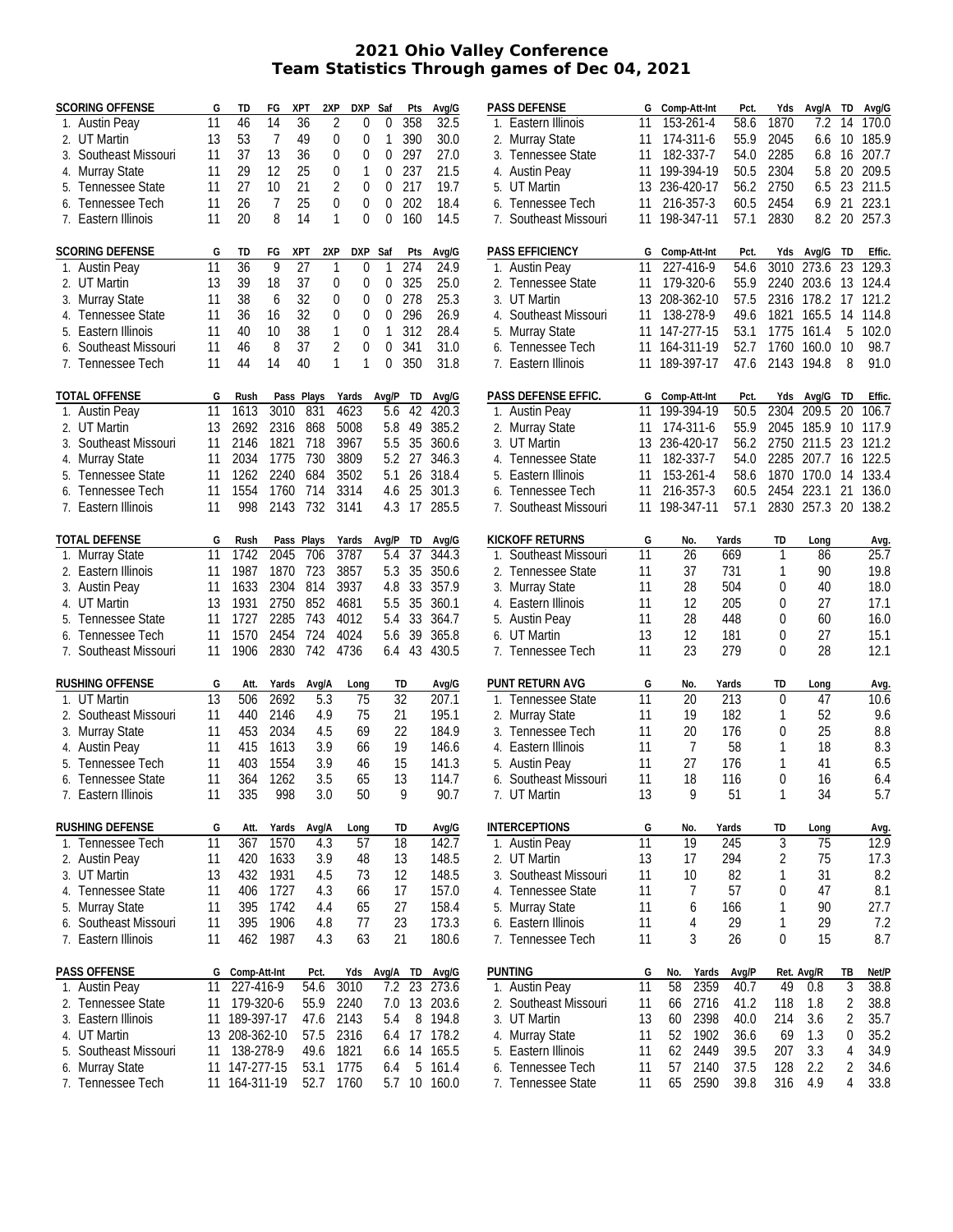## **2021 Ohio Valley Conference Team Statistics Through games of Dec 04, 2021**

|    | <b>KICKOFF COVERAGE</b> | G               | No.  | Yards | Avg.  | Ret.  | TB    | NetAvg |
|----|-------------------------|-----------------|------|-------|-------|-------|-------|--------|
|    | 1. Tennessee State      | 11              | 46   | 2771  | 60.2  | 581   | 13    | 40.5   |
|    | 2. Murray State         | 11              | 47   | 2673  | 56.9  | 201   | 24    | 39.8   |
| 3. | <b>Austin Peay</b>      | 11              | 72   | 4045  | 56.2  | 406   | 34    | 38.7   |
|    | 4. Tennessee Tech       | 11              | 44   | 2386  | 54.2  | 468   | 9     | 38.5   |
|    | 5. UT Martin            | 13              | 72   | 3854  | 53.5  | 642   | 18    | 38.4   |
|    | 6. Southeast Missouri   | 11              | 59   | 2971  | 50.4  | 485   | 11    | 37.5   |
|    | 7. Eastern Illinois     | 11              | 38   | 1917  | 50.4  | 296   | 8     | 37.4   |
|    | <b>FIELD GOALS</b>      | G               |      | Made  | Att   |       | Pct.  |        |
| 1. | <b>Austin Peay</b>      | 11              |      | 14    | 18    |       | .778  |        |
|    | 2. Tennessee Tech       | 11              |      | 7     | 10    |       | .700  |        |
|    | 3. Murray State         | 11              |      | 12    | 18    |       | .667  |        |
|    | 4. Southeast Missouri   | 11              |      | 13    | 20    |       | .650  |        |
|    | 5. Eastern Illinois     | 11              |      | 8     | 13    |       | .615  |        |
|    | 6. Tennessee State      | 11              |      | 10    | 18    |       | .556  |        |
|    | 7. UT Martin            | 13              |      | 7     | 15    |       | .467  |        |
|    | <b>PAT KICKING</b>      | G               |      | Made  | Att   |       | Pct.  |        |
|    | 1. Tennessee Tech       | 11              |      | 25    | 25    |       | 1.000 |        |
|    | 2. Southeast Missouri   | 11              |      | 36    | 37    |       | .973  |        |
|    | 3. Murray State         | 11              |      | 25    | 26    |       | .962  |        |
|    | 4. UT Martin            | 13              |      | 49    | 51    |       | .961  |        |
|    | 5. Austin Peay          | 11              |      | 36    | 38    |       | .947  |        |
|    | 6. Eastern Illinois     | 11              |      | 14    | 15    |       | .933  |        |
|    | 7. Tennessee State      | 11              |      | 21    | 24    |       | .875  |        |
|    | <b>SACKS BY</b>         | G               |      | No.   | Yards |       | Avg/G |        |
|    | 1. UT Martin            | 13              |      | 21    | 120   |       | 1.62  |        |
|    | 2. Austin Peay          | 11              |      | 18    | 154   |       | 1.64  |        |
|    | Murray State            | 11              |      | 18    | 116   |       | 1.64  |        |
|    | Tennessee State         | 11              |      | 18    | 118   |       | 1.64  |        |
|    | 5. Eastern Illinois     | 11              |      | 16    | 111   |       | 1.45  |        |
|    | Southeast Missouri      | 11              |      | 16    | 140   |       | 1.45  |        |
|    | Tennessee Tech          | 11              |      | 16    | 98    |       | 1.45  |        |
|    | <b>SACKS AGAINST</b>    | G               |      | No.   | Yards |       | Avg/G |        |
|    | 1. UT Martin            | $\overline{13}$ |      | 15    | 102   |       | 1.15  |        |
|    | 2. Murray State         | 11              |      | 16    | 111   |       | 1.45  |        |
|    | 3. Southeast Missouri   | 11              |      | 18    | 108   |       | 1.64  |        |
|    | 4. Tennessee Tech       | 11              |      | 21    | 156   |       | 1.91  |        |
|    | 5. Austin Peay          | 11              |      | 27    | 162   |       | 2.45  |        |
|    | 6. Eastern Illinois     | 11              |      | 28    | 196   |       | 2.55  |        |
|    | Tennessee State         | 11              |      | 28    | 184   |       | 2.55  |        |
|    | <b>FIRST DOWNS</b>      | G               | Rush | Pass  | Pen   | Total | Avg/G |        |
|    | 1. UT Martin            | 13              | 131  | 95    | 21    | 248   | 19.1  |        |
| 2. | Austin Peay             | 11              | 86   | 112   | 26    | 224   | 20.4  |        |
| 3. | Murray State            | 11              | 108  | 82    | 23    | 213   | 19.4  |        |
| 4. | Tennessee State         | 11              | 79   | 97    | 17    | 193   | 17.5  |        |
| 5. | Southeast Missouri      | 11              | 96   | 76    | 15    | 187   | 17.0  |        |
| 6. | Tennessee Tech          | 11              | 85   | 81    | 18    | 184   | 16.7  |        |
|    | 7. Eastern Illinois     | 11              | 58   | 88    | 29    | 175   | 15.9  |        |
|    | OPPONENT 1ST DOWNS      | G               | Rush | Pass  | Pen   | Total | Avg/G |        |
| 1. | Murray State            | 11              | 86   | 91    | 15    | 192   | 17.5  |        |
| 2. | Tennessee State         | 11              | 89   | 91    | 22    | 202   | 18.4  |        |
| 3. | Eastern Illinois        | 11              | 102  | 86    | 18    | 206   | 18.7  |        |
|    | 4. Tennessee Tech       | 11              | 91   | 99    | 20    | 210   | 19.1  |        |
| 5. | <b>Austin Peay</b>      | 11              | 85   | 104   | 22    | 211   | 19.2  |        |
| 6. | Southeast Missouri      | 11              | 91   | 116   | 14    | 221   | 20.1  |        |
| 7. | UT Martin               | 13              | 96   | 122   | 23    | 241   | 18.5  |        |

|    | 3RD-DOWN CONVERSIONS      | G  | Conv.                   | Att.   | Pct.  |
|----|---------------------------|----|-------------------------|--------|-------|
| 1. | Murray State              | 11 | 63                      | 151    | 41.7  |
| 2. | <b>UT Martin</b>          | 13 | 77                      | 187    | 41.2  |
| 3. | <b>Austin Peay</b>        | 11 | 78                      | 195    | 40.0  |
| 4. | <b>Tennessee State</b>    | 11 | 54                      | 149    | 36.2  |
|    | 5. Tennessee Tech         | 11 | 55                      | 154    | 35.7  |
| 6. | Southeast Missouri        | 11 | 51                      | 158    | 32.3  |
|    | 7. Eastern Illinois       | 11 | 40                      | 163    | 24.5  |
|    | OPP 3RD-DN CONVERT        | G  | Conv.                   | Att.   | Pct.  |
| 1. | Tennessee Tech            | 11 | 50                      | 151    | 33.1  |
| 2. | <b>Austin Peay</b>        | 11 | 59                      | 174    | 33.9  |
| 3. | Murray State              | 11 | 51                      | 145    | 35.2  |
| 4. | Eastern Illinois          | 11 | 55                      | 149    | 36.9  |
|    | 5. Tennessee State        | 11 | 61                      | 162    | 37.7  |
|    | 6. UT Martin              | 13 | 66                      | 175    | 37.7  |
|    | 7. Southeast Missouri     | 11 | 59                      | 152    | 38.8  |
|    | 4TH-DOWN CONVERSIONS      | G  | Conv.                   | Att.   | Pct.  |
| 1. | Southeast Missouri        | 11 | 10                      | 15     | 66.7  |
|    | 2. Austin Peay            | 11 | 16                      | 32     | 50.0  |
|    | <b>UT Martin</b>          | 13 | 11                      | 22     | 50.0  |
|    | 4. Murray State           | 11 | 8                       | 17     | 47.1  |
|    | 5. Eastern Illinois       | 11 | 16                      | 35     | 45.7  |
|    | 6. Tennessee State        | 11 | 5                       | 12     | 41.7  |
|    | 7. Tennessee Tech         | 11 | 6                       | 16     | 37.5  |
|    |                           |    |                         |        |       |
|    | OPP 4TH-DN CONVERT        | G  | Conv.                   | Att.   | Pct.  |
| 1. | Southeast Missouri        | 11 | 10                      | 23     | 43.5  |
|    | 2. UT Martin              | 13 | 12                      | 27     | 44.4  |
| 3. | <b>Austin Peay</b>        | 11 | 12                      | 25     | 48.0  |
|    | 4. Tennessee State        | 11 | 10                      | 19     | 52.6  |
| 5. | Murray State              | 11 | 12                      | 19     | 63.2  |
| 6. | Tennessee Tech            | 11 | 15                      | 23     | 65.2  |
| 7. | Eastern Illinois          | 11 | 15                      | 19     | 78.9  |
|    | <b>PENALTIES</b>          | G  | No.                     | Yards  | Avg/G |
| 1. | Eastern Illinois          | 11 | 65                      | 572    | 52.0  |
|    | 2. UT Martin              | 13 | 78                      | 684    | 52.6  |
| 3. | <b>Austin Peay</b>        | 11 | 76                      | 604    | 54.9  |
| 4. | Southeast Missouri        | 11 | 67                      | 623    | 56.6  |
| 5. | <b>Murray State</b>       | 11 | 62                      | 640    | 58.2  |
|    | 6. Tennessee Tech         | 11 | 67                      | 656    | 59.6  |
| 7. | Tennessee State           | 11 | 92                      | 755    | 68.6  |
|    | <b>OPPONENT PENALTIES</b> | G  | No.                     | Yards  | Avg/G |
| 1. | Murray State              | 11 | 77                      | 722    | 65.6  |
| 2. | <b>Austin Peay</b>        | 11 | 86                      | 717    | 65.2  |
| 3. | Eastern Illinois          | 11 | 71                      | 703    | 63.9  |
|    | 4. Tennessee Tech         | 11 | 53                      | 534    | 48.5  |
|    | 5. Southeast Missouri     | 11 | 60                      | 528    | 48.0  |
|    | 6. UT Martin              | 13 | 59                      | 575    | 44.2  |
|    | 7. Tennessee State        | 11 | 57                      | 482    | 43.8  |
|    | time of possession        | G  | <b>Total possession</b> |        | Avg/G |
| 1. | Tennessee Tech            | 11 |                         | 357:08 | 32:28 |
| 2. | <b>UT Martin</b>          | 13 |                         | 414:01 | 31:50 |
| 3. | Murray State              | 11 |                         | 344:30 | 31:19 |
| 4. | Southeast Missouri        | 11 |                         | 337:27 | 30:40 |
| 5. | Tennessee State           | 11 |                         | 330:45 | 30:04 |
| 6. | Eastern Illinois          | 11 |                         | 313:03 | 28:27 |
| 7. | <b>Austin Peay</b>        | 11 |                         | 304:54 | 27:43 |
|    |                           |    |                         |        |       |